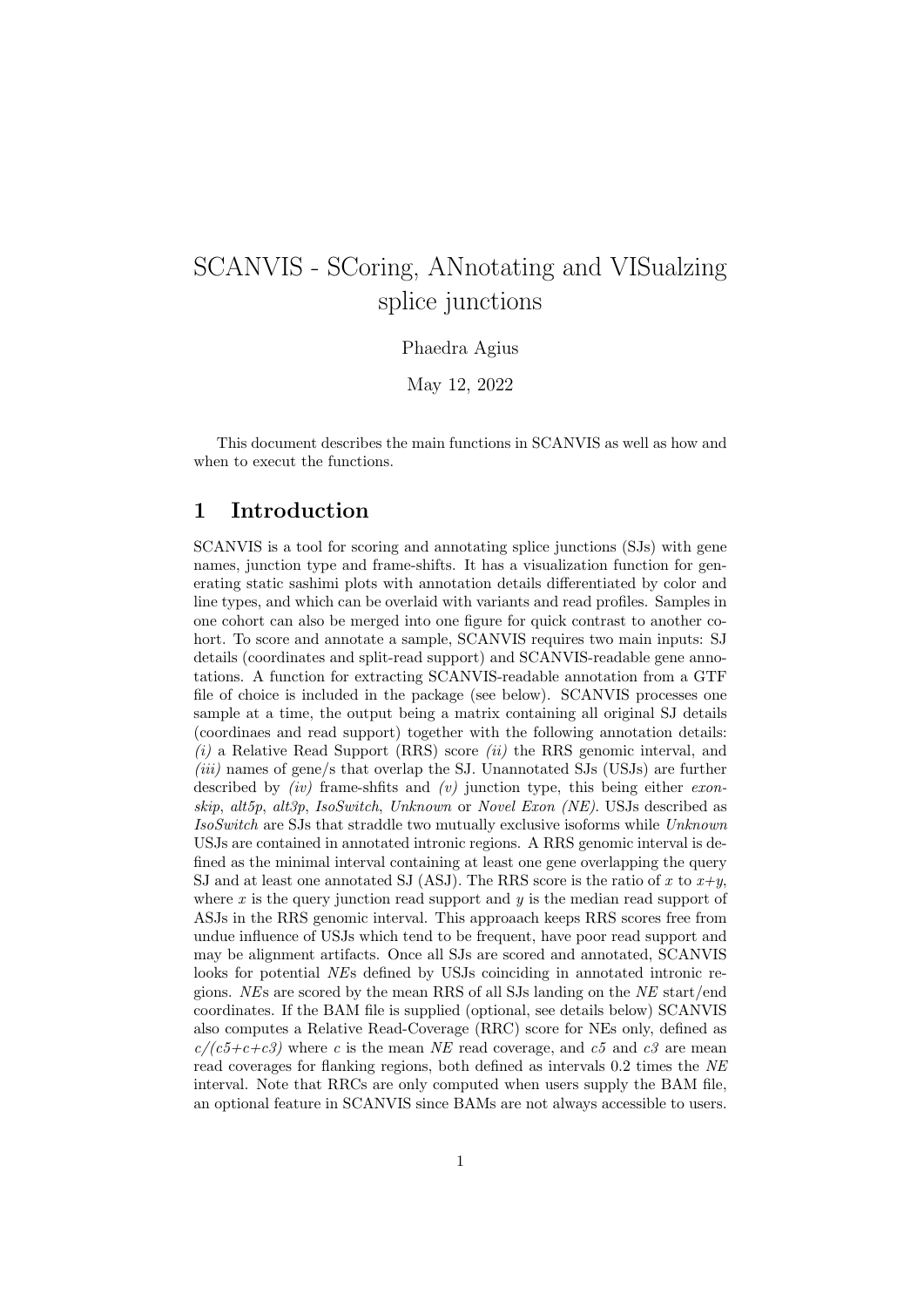Also note that processing a sample with the bam file takes significantly longer and requires more compute memory.

### 2 SCANVISAnnotation data

SCANVIS functions require a SCANVIS-readable gene annotation file. Users can generate their own annotation file using the SCANVISannotation function with a suitable GTF url. We provide a portion of the human gencode v19 as output by the SCANVISannotation function with the data examples attached to the package, which can be uploaded likeso:

```
library(SCANVIS)
data(SCANVISexamples)
names(gen19)
## [1] "EXONS" "INTRONS" "GENES" "GENES.merged"
```
A full version can easily be generated using SCANVISannotation by simply pointing it to a suitable url to a GTF file. Note that gen19 is a list with the following components: GENES, GENES.merged, EXONS and IN-TRONS where GENES contains all gene names/ids and full genomic coordinates, GENES.merged is the union of the intervals in GENES so that overlapping genes are consolidated into one interval, EXONS contains full isoform and exon numbers/ids and coordinates and INTRONS contains genomic coordinates of intronic regions that do not overlap any known exons within this annotation. Once this gene annotation object is obtained, it can be used to process any number of samples that were aligned to the same reference genome as that used for the GTF source.

## 3 SCANning: SCoring and ANnotating splice junctions

With the annotation file at hand, users can now execute the SCANVISscan function to SCore and ANnotate each SJ in a sample. The package contains a few examples that users can load up and reference. Specifically, the exemplary data include 2 LUSC (lung squamous cell carcinoma), 3 GBM (glioblastoma) and 2 LUAD (lung adenocarcinoma) samples, all derived from STAR [Dobin et al] alignments to TCGA samples. Due to package space restrictions, SJ details for select genomic regions only are included. Some samples are the output of SCANVISscan and are included for referenced in the SCANVISvisual documentation, while one one sample named gbm3 is prepared in the required format for SCANVISscan and can be processed likeso:

```
head(gbm3)
```
## chr start end uniq.reads ## [1,] "chr6" "46672434" "46672889" "18" ## [2,] "chr6" "46673039" "46675727" "13"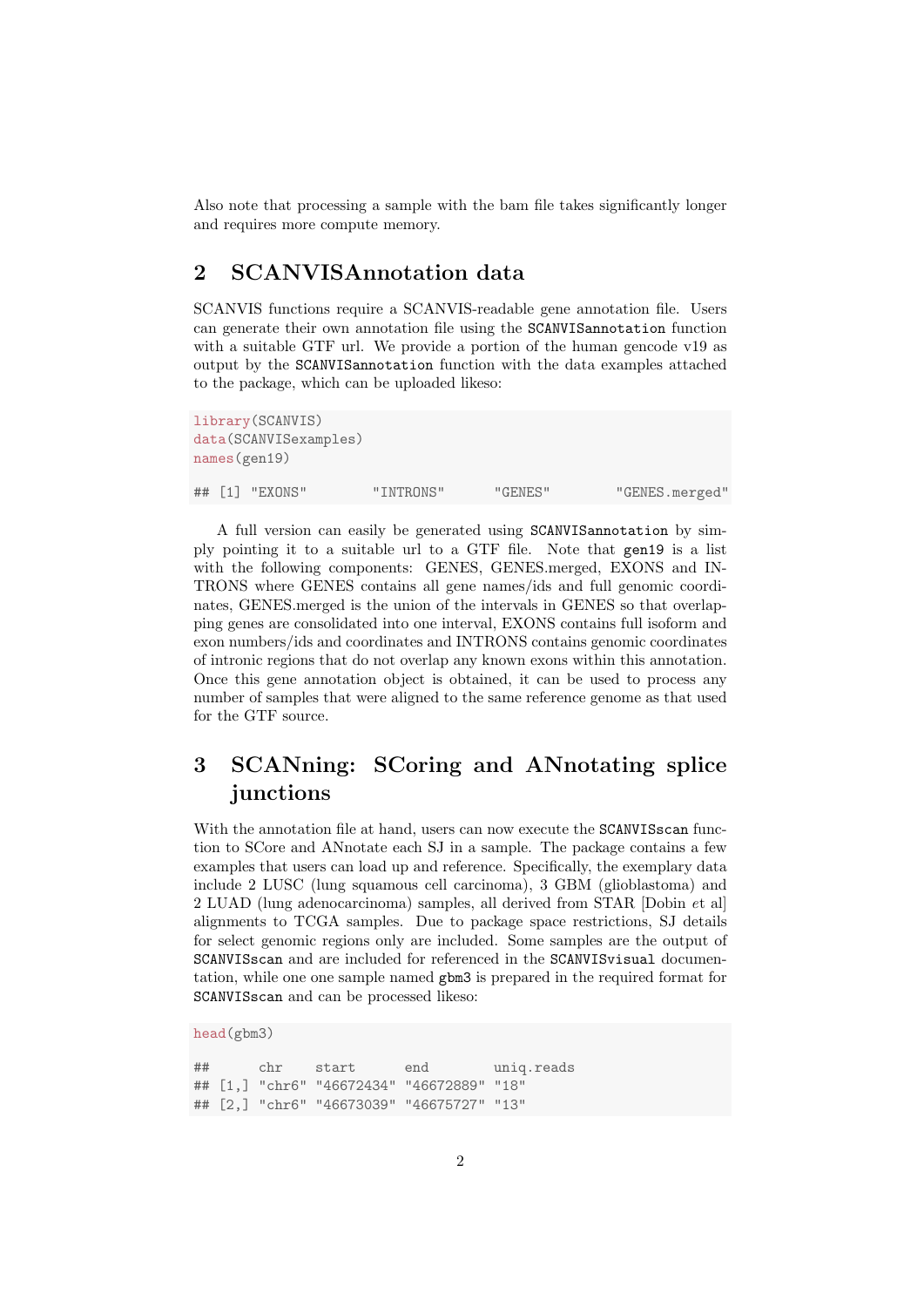```
## [3,] "chr6" "46675899" "46677063" "8"
## [4,] "chr6" "46677156" "46678281" "6"
## [5,] "chr6" "46678396" "46679232" "12"
## [6,] "chr6" "46679357" "46680005" "16"
gbm3.scn<-SCANVISscan(sj=gbm3,gen=gen19,Rcut=5,bam=NULL,samtools=NULL)
## [1] "*** Categorizing unannotated splice junctions ... ***"
## [1] "*** DONE: Categorizing unannotated splice junctions ***"
## [1] "*** Computing RRS by median of local ASJ reads ... ***"
## [1] "*** DONE: Computing RRS by median of local ASJ reads ***"
## [1] "*** Designating gene names to sj coordinates ... ***"
## [1] "*** DONE: Designating gene names to sj coordinates ***"
## [1] "*** Querying inFrameStatus ... ***"
## [1] "*** DONE: Querying FrameStatus ***"
## [1] "*** Collecting and scoring all potential NEs ... ***"
## [1] "*** DONE: Collecting and scoring all potential NEs ... ***"
head(gbm3.scn)
## chr start end uniq.reads JuncType RRS
## [1,] "chr6" "46672434" "46672889" "18" "annot" "0.6"
## [2,] "chr6" "46673039" "46675727" "13" "annot" "0.52"
## [3,] "chr6" "46675899" "46677063" "8" | "annot"
## [4,] "chr6" "46677156" "46678281" "6" "annot" "0.333333333333333"
## [5,] "chr6" "46678396" "46679232" "12" "annot" "0.5"
## [6,] "chr6" "46679357" "46680005" "16" "annot" "0.571428571428571"
## genomic_interval gene_name FrameStatus
## [1,] "chr6:46671938-46703430" "PLA2G7" "NA"
## [2,] "chr6:46671938-46703430" "PLA2G7" "NA"
## [3,] "chr6:46671938-46703430" "PLA2G7" "NA"
## [4,] "chr6:46671938-46703430" "PLA2G7" "NA"
## [5,] "chr6:46671938-46703430" "PLA2G7" "NA"
## [6,] "chr6:46671938-46703430" "PLA2G7" "NA"
```
If users have acess to the corresponding BAM file, they can supply the BAM url and an executable SAMTOOLS url to derive RRC scores for any Novel Exons detected. Note that the default settings for bam and samtools is NULL, and if bam points to a url then users must define samtools as the path to the executable samtools so that read depths can be estimated from the BAM file.

#### 4 Mapping variants to SCANned junctions

Once a sample has been SCANned, users can map variants (if available) to SJs using the SCANVISlinkvar function. While this function is optional, it should be executed prior to using SCANVISmerge or SCANVISvisual functions if variants are available. The SCANVISlinkvar function maps a variant to a SJ if the variant is located in the same genomic interval described by the gene/s overlaping the SJ. In the examples included with the package there is a set of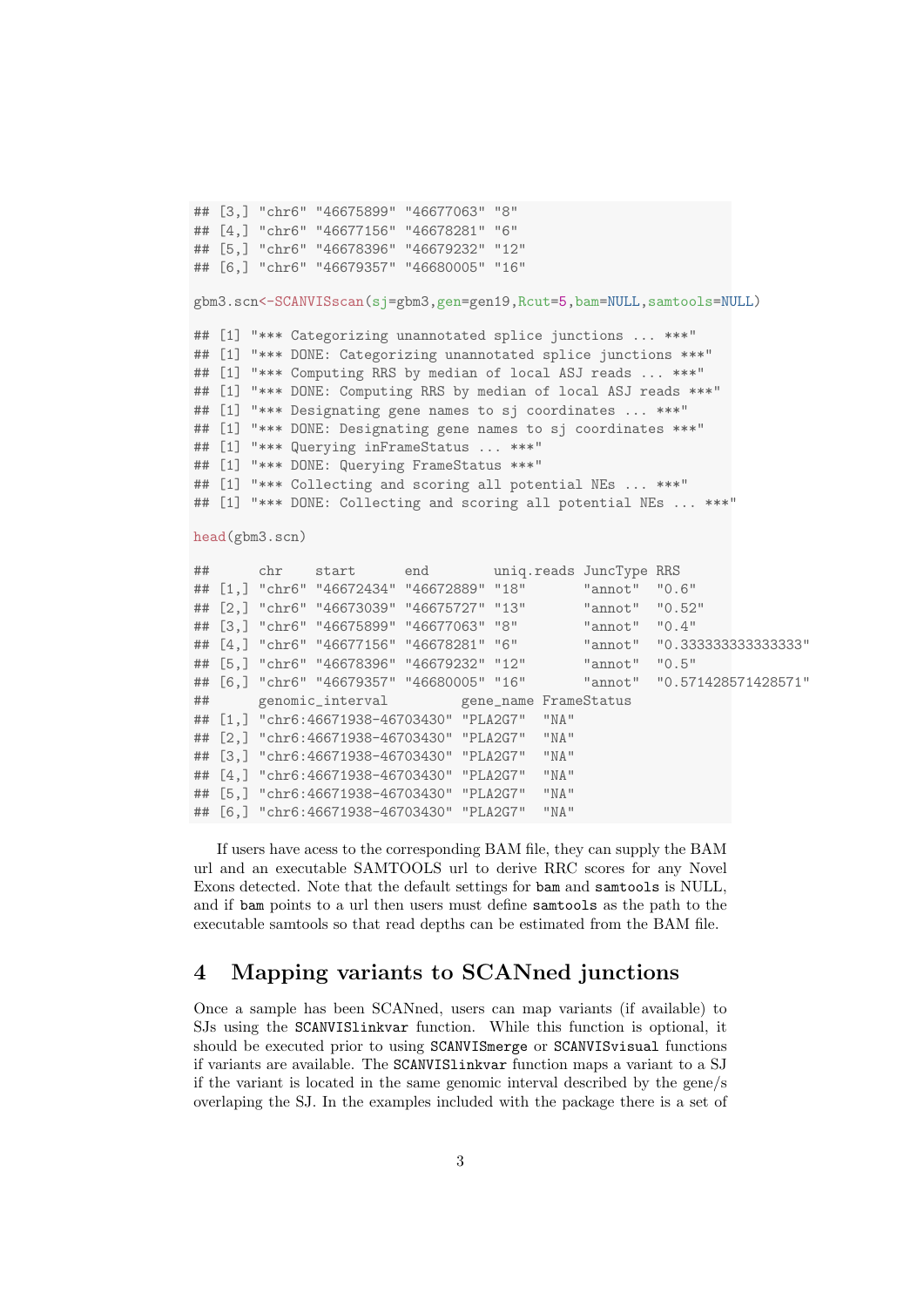toy variants in the required format which can be mapped to the gbm3 example likeso:

```
head(gbm3.vcf)
## chr start end passedMUT
## 1 "chr6" " 46778280" " 46778282" "ZZ>T"
## 2 "chr6" " 46820148" " 46820149" "Z>AA"
## 3 "chr6" " 46821228" " 46821229" "Z>T"
## 4 "chr9" "139870063" "139870065" "ZZ>C"
## 5 "chr9" "139870263" "139870266" "ZZZ>G"
## 6 "chr9" "139871956" "139871957" "Z>A"
gbm3.scnv<-SCANVISlinkvar(gbm3.scn,gbm3.vcf,gen19)
## [1] "Mapping variants to SJs for chr12"
## [1] "Mapping variants to SJs for chr9"
## [1] "Mapping variants to SJs for chr6"
gbm3.scnv[10:23,]
## chr start end uniq.reads JuncType RRS
## [1,] "chr6" "46821809" "46822451" "8" "annot" "0.432432432432432"
## [2,] "chr6" "46821809" "46823710" "19" "annot" "0.644067796610169"
## [3,] "chr6" "46822519" "46823710" "8" "annot" "0.432432432432432"
## [4,] "chr6" "46823796" "46824454" "27" "annot" "0.72"
## [5,] "chr6" "46824515" "46824603" "28" "annot" "0.727272727272727"
## [6,] "chr6" "46824646" "46825865" "22" "annot" "0.676923076923077"
## [7,] "chr6" "46827261" "46828451" "19" "annot" "0.644067796610169"
## [8,] "chr6" "46828632" "46830624" "9" "annot" "0.461538461538462"
## [9,] "chr6" "46830834" "46832778" "12" "annot" "0.533333333333333"
## [10,] "chr6" "46832935" "46834661" "8" "annot" "0.432432432432432"
## [11,] "chr6" "46834875" "46836619" "6"
## [12,] "chr6" "46839751" "46845938" "6" "annot" "0.363636363636364"
## [13,] "chr6" "46846143" "46847554" "12"
## [14,] "chr6" "46851403" "46851831" "5" "annot" "0.32258064516129"
## genomic_interval gene_name FrameStatus passedMUT
## [1,] "chr6:46820249-46922680" "GPR116" "NA" "chr6:46821228;Z>T"
## [2,] "chr6:46820249-46922680" "GPR116" "NA" "chr6:46821228;Z>T"
## [3,] "chr6:46820249-46922680" "GPR116" "NA" "chr6:46821228;Z>T"
## [4,] "chr6:46820249-46922680" "GPR116" "NA" "chr6:46821228;Z>T"
## [5,] "chr6:46820249-46922680" "GPR116" "NA" "chr6:46821228;Z>T"
## [6,] "chr6:46820249-46922680" "GPR116" "NA" "chr6:46821228;Z>T"
## [7,] "chr6:46820249-46922680" "GPR116" "NA" "chr6:46821228;Z>T"
## [8,] "chr6:46820249-46922680" "GPR116" "NA" "chr6:46821228;Z>T"
## [9,] "chr6:46820249-46922680" "GPR116" "NA" "chr6:46821228;Z>T"
## [10,] "chr6:46820249-46922680" "GPR116" "NA" "chr6:46821228;Z>T"
## [11,] "chr6:46820249-46922680" "GPR116" "NA" "chr6:46821228;Z>T"
## [12,] "chr6:46820249-46922680" "GPR116" "NA" "chr6:46821228;Z>T"
## [13,] "chr6:46820249-46922680" "GPR116" "NA" "chr6:46821228;Z>T"
## [14,] "chr6:46820249-46922680" "GPR116" "NA" "chr6:46821228;Z>T"
```
4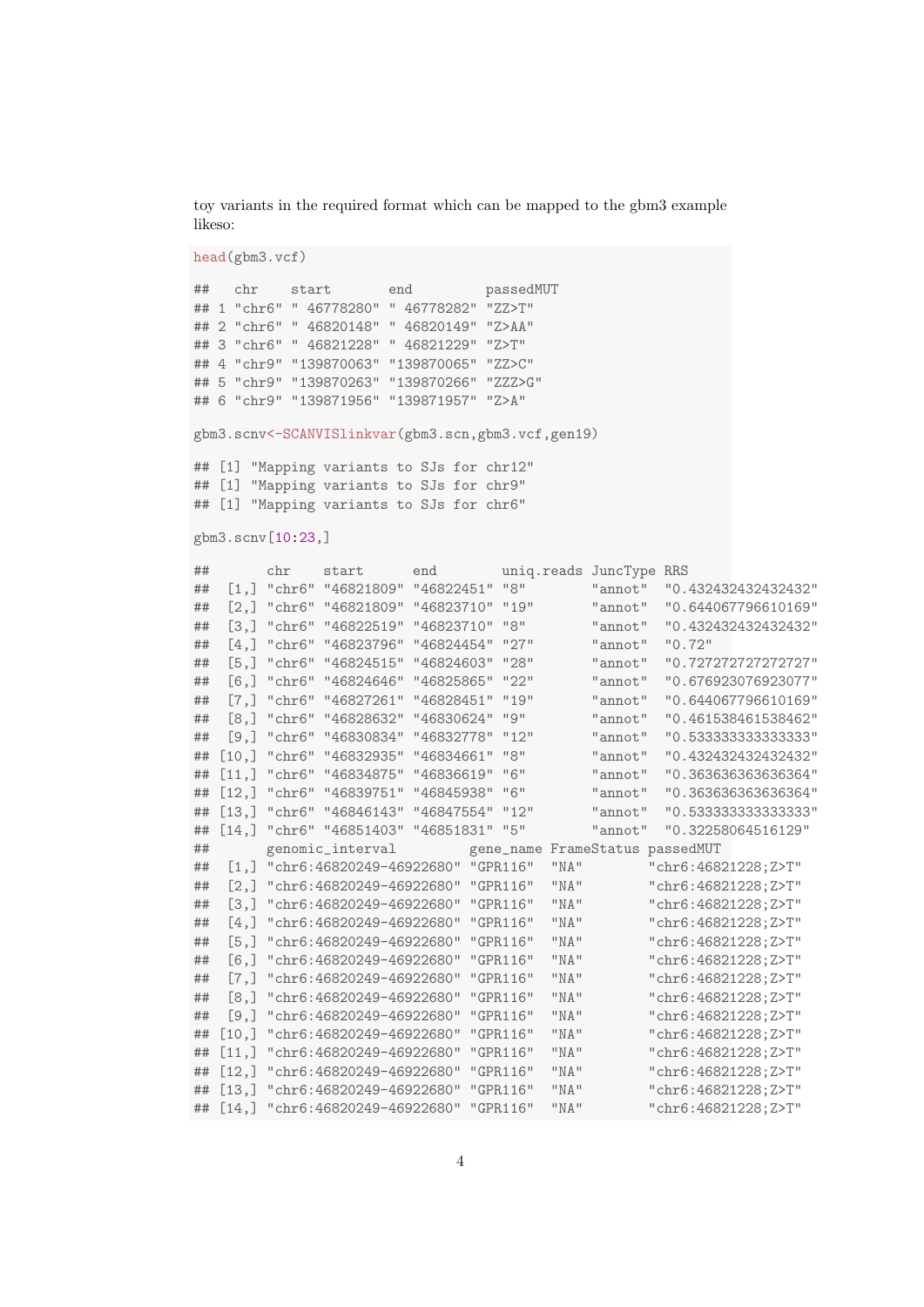When multiple variants map to the same gene/s overlapping a SJ, these are "—" separated. Some examples of this occur at the end of the output matrix:

```
gbm3.scnv[38:51,]
```

```
## chr start end uniq.reads JuncType RRS
## [1,] "chr9" "139872145" "139873444" "1522" "annot" "0.993472584856397"
## [2,] "chr9" "139872145" "139874397" "22" "exon.skip" "0.6875"
## [3,] "chr9" "139873585" "139873674" "1784" "annot" "0.994425863991081"
## [4,] "chr9" "139873601" "139873674" "6" "alt5p" "0.375"
## [5,] "chr9" "139873752" "139874397" "1799" "annot" "0.994472084024323"
## [6,] "chr9" "139873854" "139874397" "46" "annot" "0.821428571428571"
## [7,] "chr9" "139874515" "139874634" "2018" "annot" "0.995069033530572"
## [8,] "chr9" "139874515" "139875284" "52"
## [9,] "chr9" "139874737" "139875131" "7" "annot" "0.411764705882353"
## [10,] "chr9" "139874737" "139875284" "1753" "annot" "0.994327850255247"
## [11,] "chr9" "139875308" "139876009" "7" "alt3p" "0.411764705882353"
## [12,] "chr9" "139875308" "139876030" "1431" "annot" "0.993060374739764"
## [13,] "chr9" "139879016" "139879487" "5" "annot" "0.333333333333333"
## [14,] "chr9" "139879590" "139879848" "5" "annot" "0.333333333333333"
## genomic_interval gene_name
## [1,] "chr9:139871956-139880862" "PTGDS"
## [2,] "chr9:139871956-139880862" "PTGDS"
## [3,] "chr9:139871956-139880862" "PTGDS"
## [4,] "chr9:139871956-139880862" "PTGDS"
## [5,] "chr9:139871956-139880862" "PTGDS"
## [6,] "chr9:139871956-139880862" "PTGDS"
## [7,] "chr9:139871956-139880862" "PTGDS"
## [8,] "chr9:139871956-139880862" "PTGDS"
## [9,] "chr9:139871956-139880862" "PTGDS"
## [10,] "chr9:139871956-139880862" "PTGDS"
## [11,] "chr9:139871956-139880862" "PTGDS"
## [12,] "chr9:139871956-139880862" "PTGDS"
## [13,] "chr9:139871956-139880862" "LCNL1,PTGDS"
## [14,] "chr9:139871956-139880862" "LCNL1,PTGDS"
## FrameStatus
## [1,] "NA"
## [2,] "ENST00000224167.2:OUTframe,ENST00000457950.1:OUTframe,ENST00000371625.3:OUTframe
## [3,] "NA"
## [4,] "INframe"
## [5,] "NA"
## [6,] "NA"
## [7,] "NA"
## [8,] "ENST00000224167.2:INframe,ENST00000457950.1:OUTframe,ENST00000371625.3:INframe,E
## [9,] "NA"
## [10,] "NA"
## [11,] "ENST00000224167.2:OUTframe,ENST00000371625.3:OUTframe,ENST00000471521.1:INframe,
## [12,] "NA"
## [13,] "NA"
```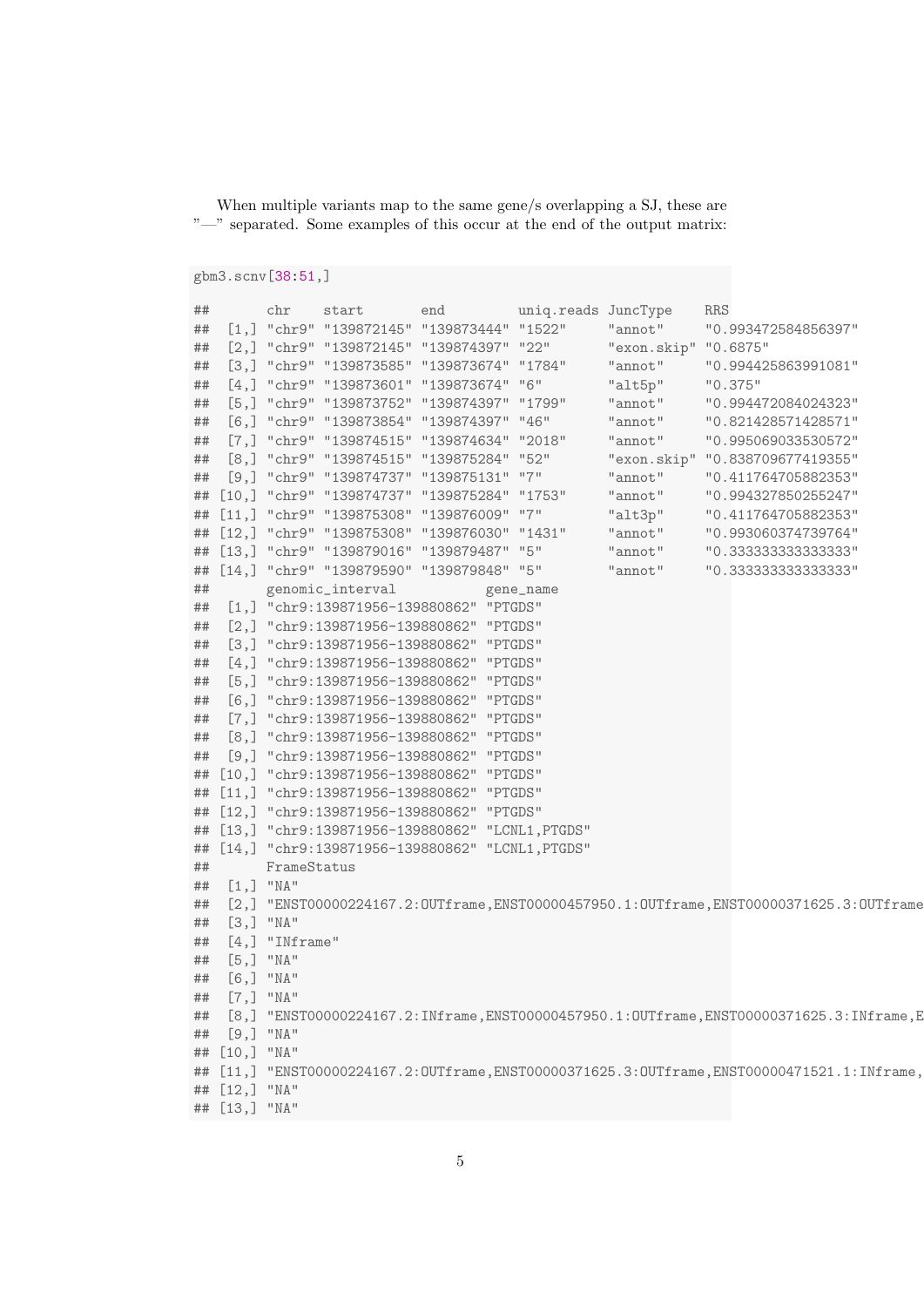| ## | $[14,]$ "NA" |                                                      |
|----|--------------|------------------------------------------------------|
| ## |              | passedMUT                                            |
| ## |              | $[1,]$ "chr9:139871956;Z>A chr9:139872544;Z>C"       |
| ## |              | $[2,]$ "chr9:139871956; Z>A   chr9:139872544; Z>C"   |
| ## |              | $[3,]$ "chr9:139871956; Z>A   chr9:139872544; Z>C"   |
| ## |              | $[4,]$ "chr9:139871956; Z>A   chr9:139872544; Z>C"   |
| ## |              | [5,] "chr9:139871956; Z>A   chr9:139872544; Z>C"     |
| ## |              | [6,] "chr9:139871956; Z>A   chr9:139872544; Z>C"     |
| ## |              | [7,] "chr9:139871956; Z>A   chr9:139872544; Z>C"     |
| ## |              | [8,] "chr9:139871956; Z>A   chr9:139872544; Z>C"     |
| ## |              | [9.] "chr9:139871956:Z>Alchr9:139872544:Z>C"         |
| ## |              | $[10,]$ "chr9:139871956; Z>A   chr9:139872544; Z>C"  |
| ## |              | $[11,]$ "chr9:139871956; Z>A   chr9:139872544; Z>C"  |
| ## |              | $[12,]$ "chr9:139871956; Z>A   chr9:139872544; Z>C"  |
| ## |              | $[13,]$ "chr9:139871956; Z>A   chr9:139872544; Z>C"  |
|    |              | ## [14,] "chr9:139871956; Z>A   chr9:139872544; Z>C" |

Users have the option to allow some padding or relaxation via the parameter p (default  $p = 0$ ) which maps SJs to variants that are  $\leq p$  base pairs away from the borders of any genes overlapping the SJs. If we set  $p = 100$  we now see SJs mapped to a variant chr6:46820148;Z¿AA that was not previously mapped:

```
gbm3.scnvp<-SCANVISlinkvar(gbm3.scn,gbm3.vcf,gen19,p=100)
## [1] "Mapping variants to SJs for chr12"
## [1] "Mapping variants to SJs for chr9"
## [1] "Mapping variants to SJs for chr6"
table(gbm3.scnv[,'passedMUT'])
##
## chr6:46821228;Z>T
## 103 14
## chr9:139871956;Z>A|chr9:139872544;Z>C
\## 14
table(gbm3.scnvp[,'passedMUT'])
##
## chr6:46820148;Z>AA|chr6:46821228;Z>T
\## 103 14
## chr9:139871956;Z>A|chr9:139872544;Z>C
\## 14
```
The SCANVISlinkvar function may be executed any number of times for multiple variant sets/calls in the same sample. With each run, a new column is added indicating any variants mapping to the overlapping genes.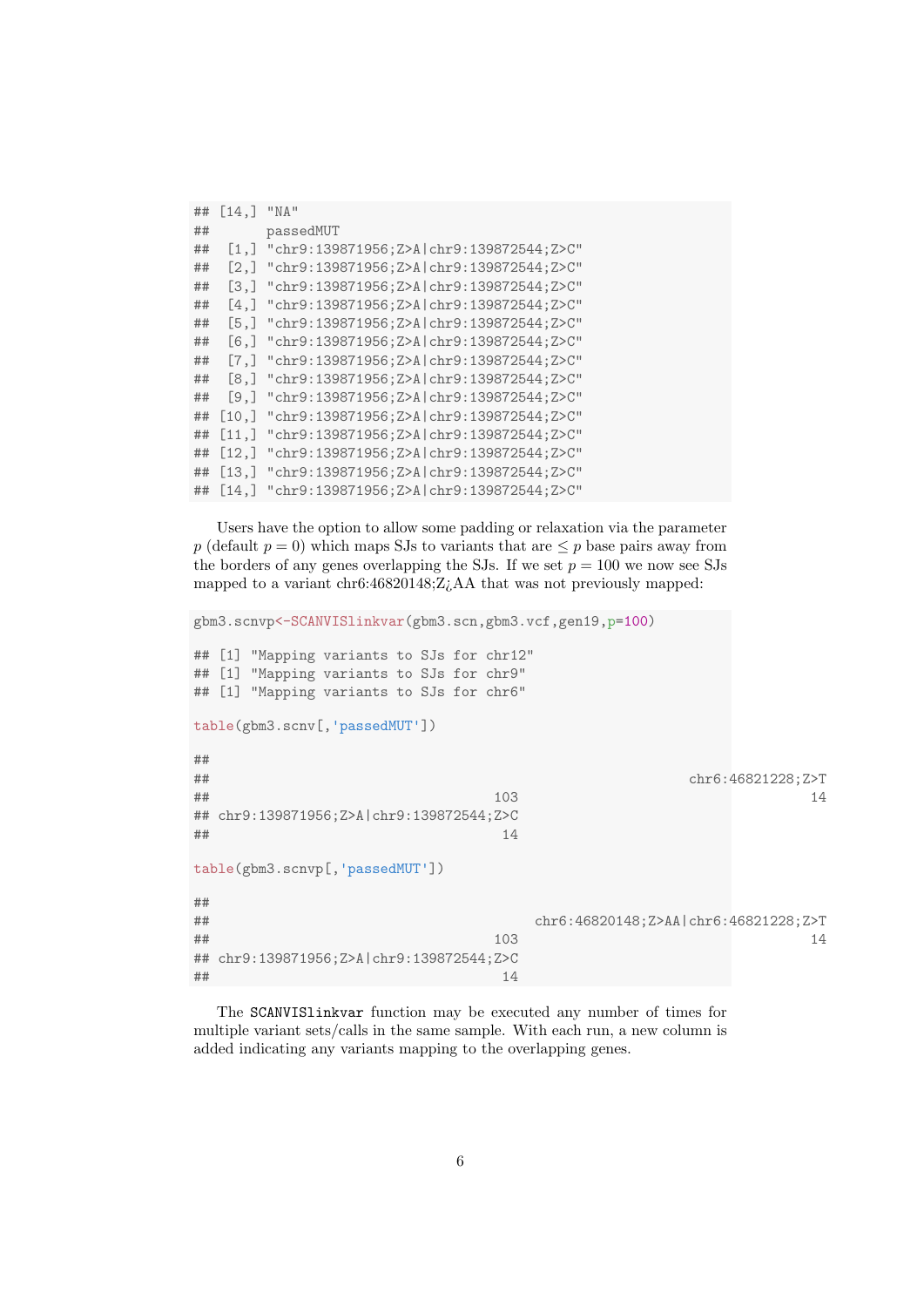## 5 VISualizing splice junctions in colorful sashimi plots

Once variants (if any) have been linked, users can visualize SJs in regions of interest. To execute SCANVISvisual users will need to define a region of interest roi parameter since the function generates a visual of a select genomic region. The roi parameter can either be defined as a single gene name OR a vector with multiple gene names OR a 3-bit vector with chr,start,end identifying the precise region of interest. The function will then generate a sashimi plot showing annotated SJs in grey and unannotated SJs in various colors to indicate the type of junction. Frame-shifting junctions are indicated with dotted lines, with junctions that induce a frame-shift across all isoforms having a slightly different line type than those that induce frame-shifts in some isoforms. SJ arcs are overlaid with variants when the sample is variant-mapped. Using two lung cell squamous carcinoma samples from TCGA that have been mapped to splice variants in the example data, we can visualize the PPA2 gene likeso:

```
par(mfrow=c(2,1),mar=c(1,1,1,1))vis.lusc1<-SCANVISvisual('PPA2',gen19,LUSC[[1]],TITLE=names(LUSC)[1],full.annot=TRUE,bam=N
## [1] "*** Sashimi plot spanning 105004 base pairs is being generated"
vis.lusc2<-SCANVISvisual('PPA2',gen19,LUSC[[2]],TITLE=names(LUSC)[2],full.annot=TRUE,bam=N
## [1] "*** Sashimi plot spanning 105004 base pairs is being generated"
```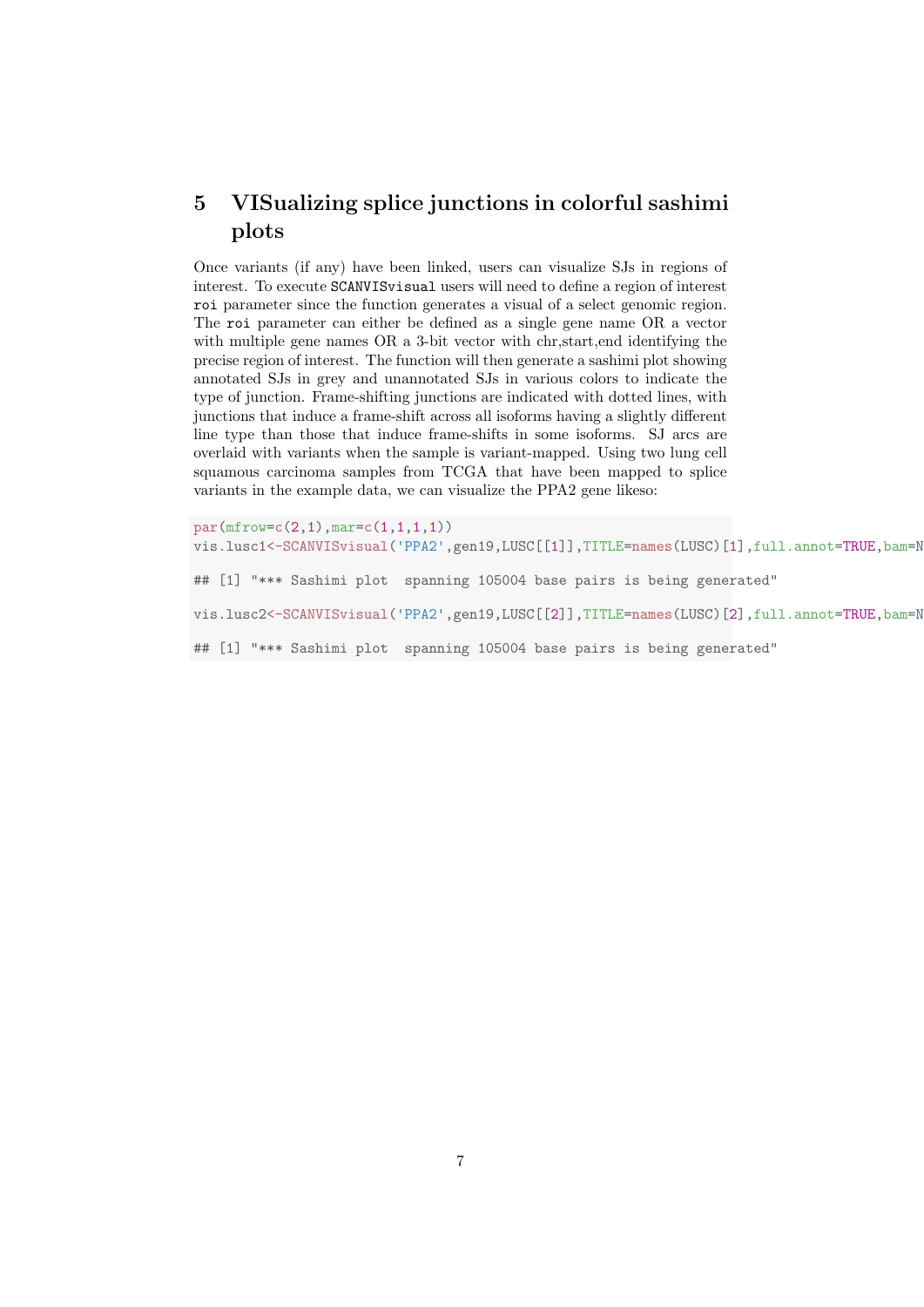

If users wish to overlay a sashimi plots with a read profile, then suitable BAM and SAMTOOLS urls must be provided (default settings are both NULL). Users may also highlight any SJs of interest. This is particularly useful for annotated SJs which are not as distinguishable as the unannotated SJs that appear in color. To do this, users can specify SJs of interest via the SJ.special parameter likeso:

```
ASJ<-tail(vis.lusc2[[2]])[,1:3]
c2<-SCANVISvisual('PPA2',gen19,LUSC[[2]],TITLE=names(LUSC)[2],full.annot=TRUE,SJ.special=A
## [1] "*** Sashimi plot spanning 105004 base pairs is being generated"
```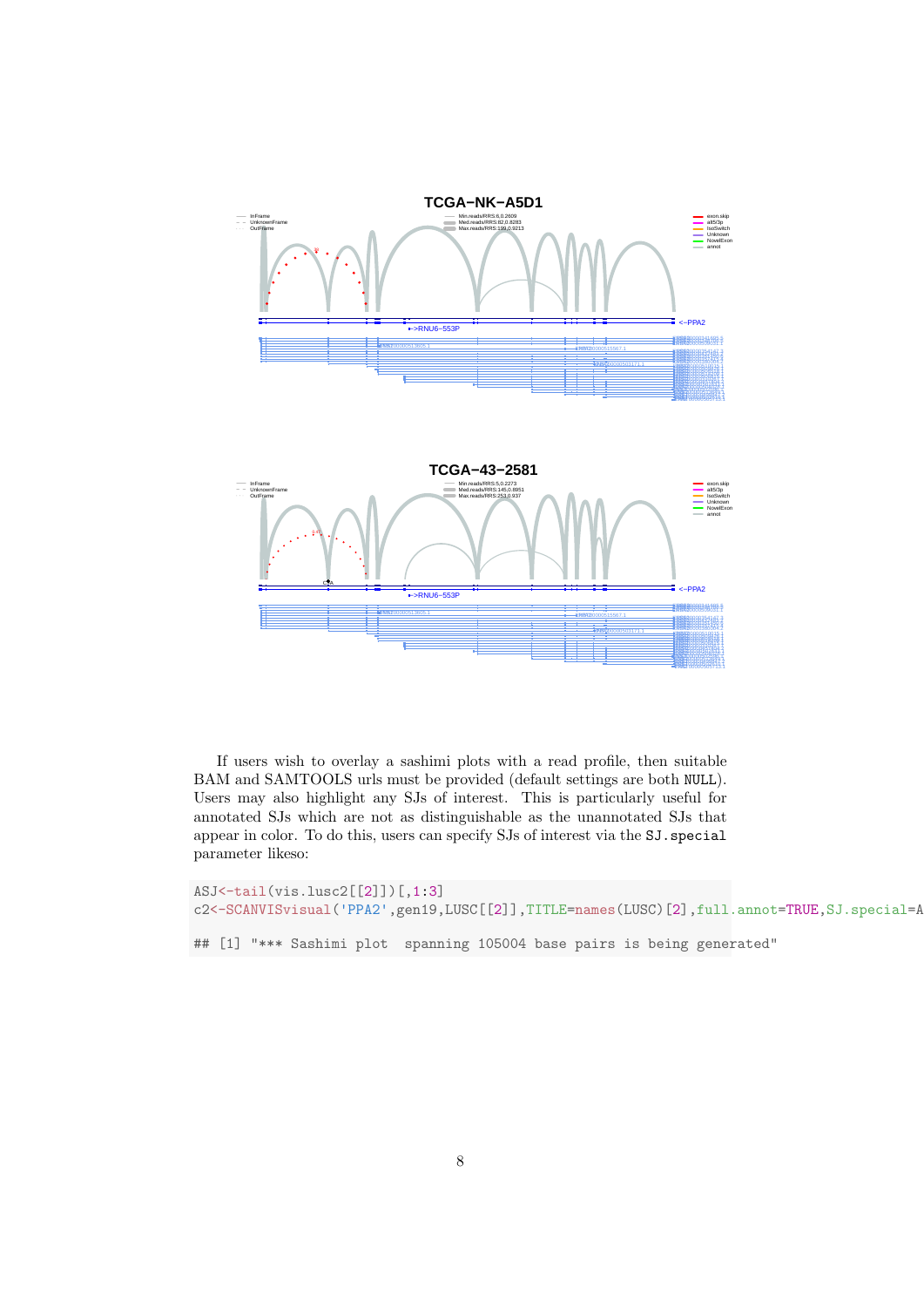

To visualize multiple samples merged into one figure, submit the samples as a list likeso:

vis.lusc.merged<-SCANVISvisual('PPA2',gen19,LUSC,TITLE='Two LUSC samples, merged',full.ann ## [1] "\*\*\* Sashimi plot spanning 105004 base pairs is being generated"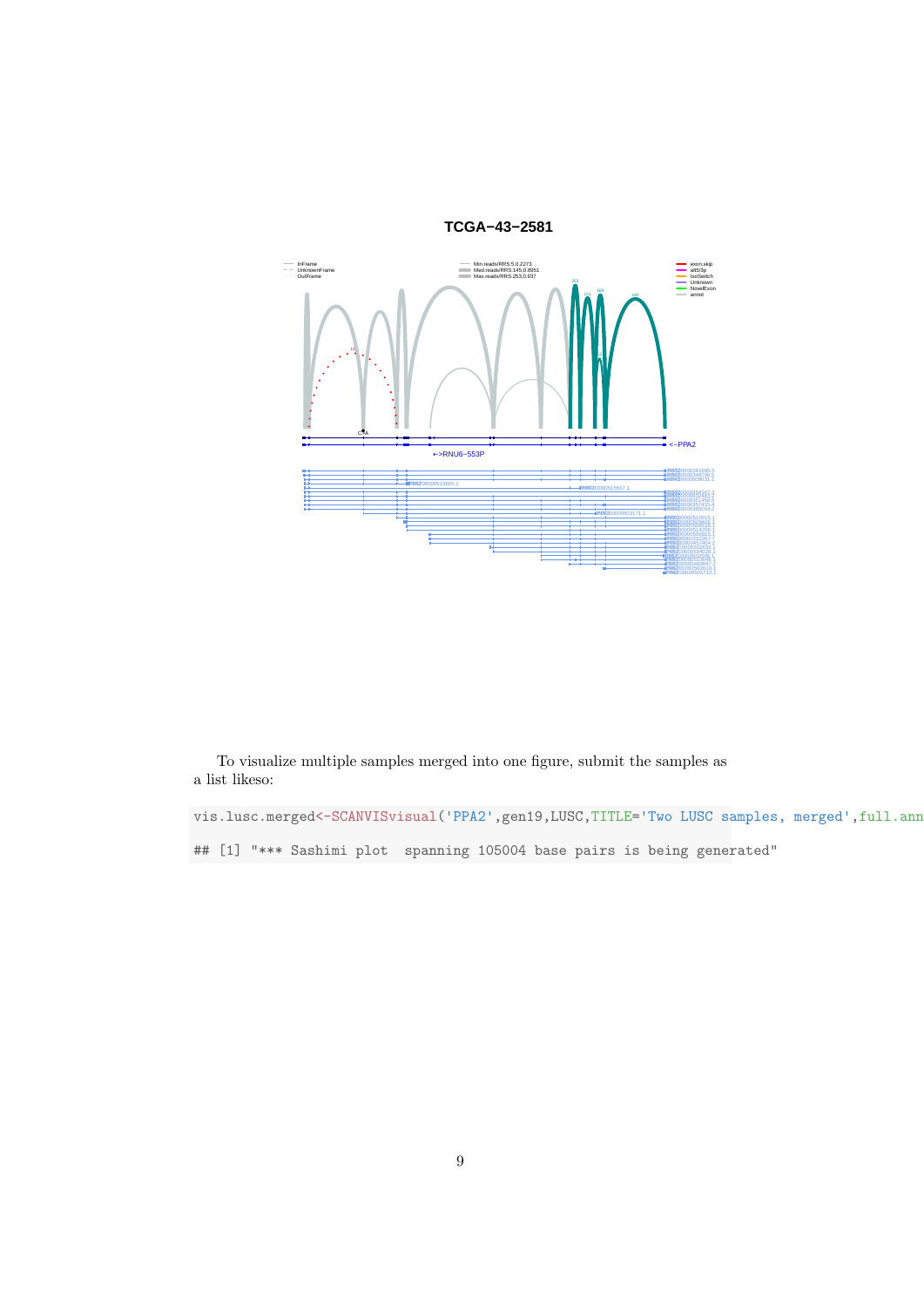

#### **Two LUSC samples, merged**

```
## [1] "plotting mutations ..."
```
More parameter descriptions and different examples on how to use SCANVISvisual can be found in the help manual.

#### sessionInfo()

```
## R version 4.2.0 RC (2022-04-21 r82226)
## Platform: x86_64-pc-linux-gnu (64-bit)
## Running under: Ubuntu 20.04.4 LTS
##
## Matrix products: default
## BLAS: /home/biocbuild/bbs-3.16-bioc/R/lib/libRblas.so
## LAPACK: /home/biocbuild/bbs-3.16-bioc/R/lib/libRlapack.so
##
## locale:
## [1] LC_CTYPE=en_US.UTF-8 LC_NUMERIC=C
## [3] LC_TIME=en_GB LC_COLLATE=C
## [5] LC_MONETARY=en_US.UTF-8 LC_MESSAGES=en_US.UTF-8
## [7] LC_PAPER=en_US.UTF-8 LC_NAME=C
```